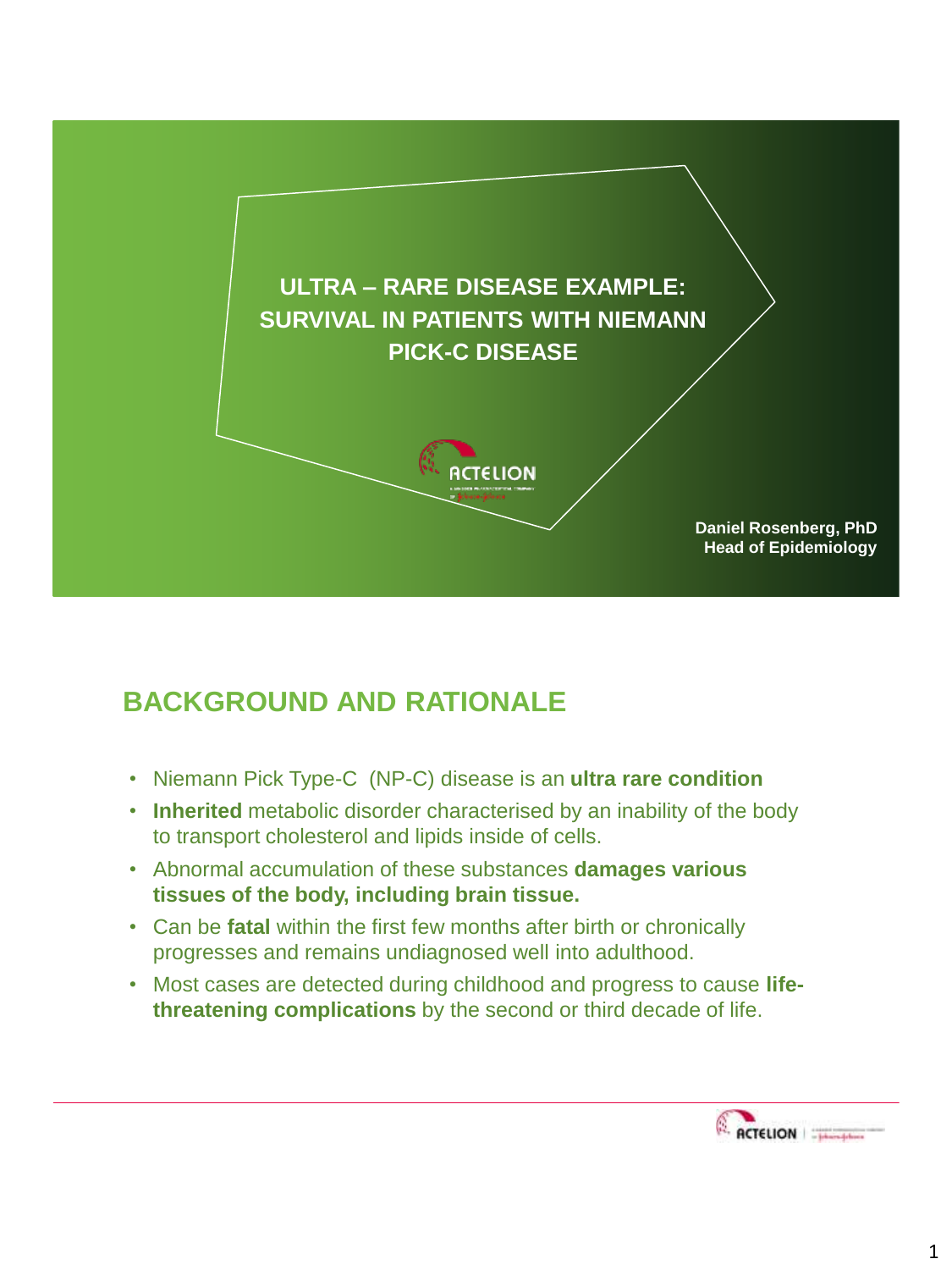## **BACKGROUND AND RATIONALE**

Zavesca has been **in clinical use** for the treatment of NP-C in Europe and several other countries for **nearly 10 years** 







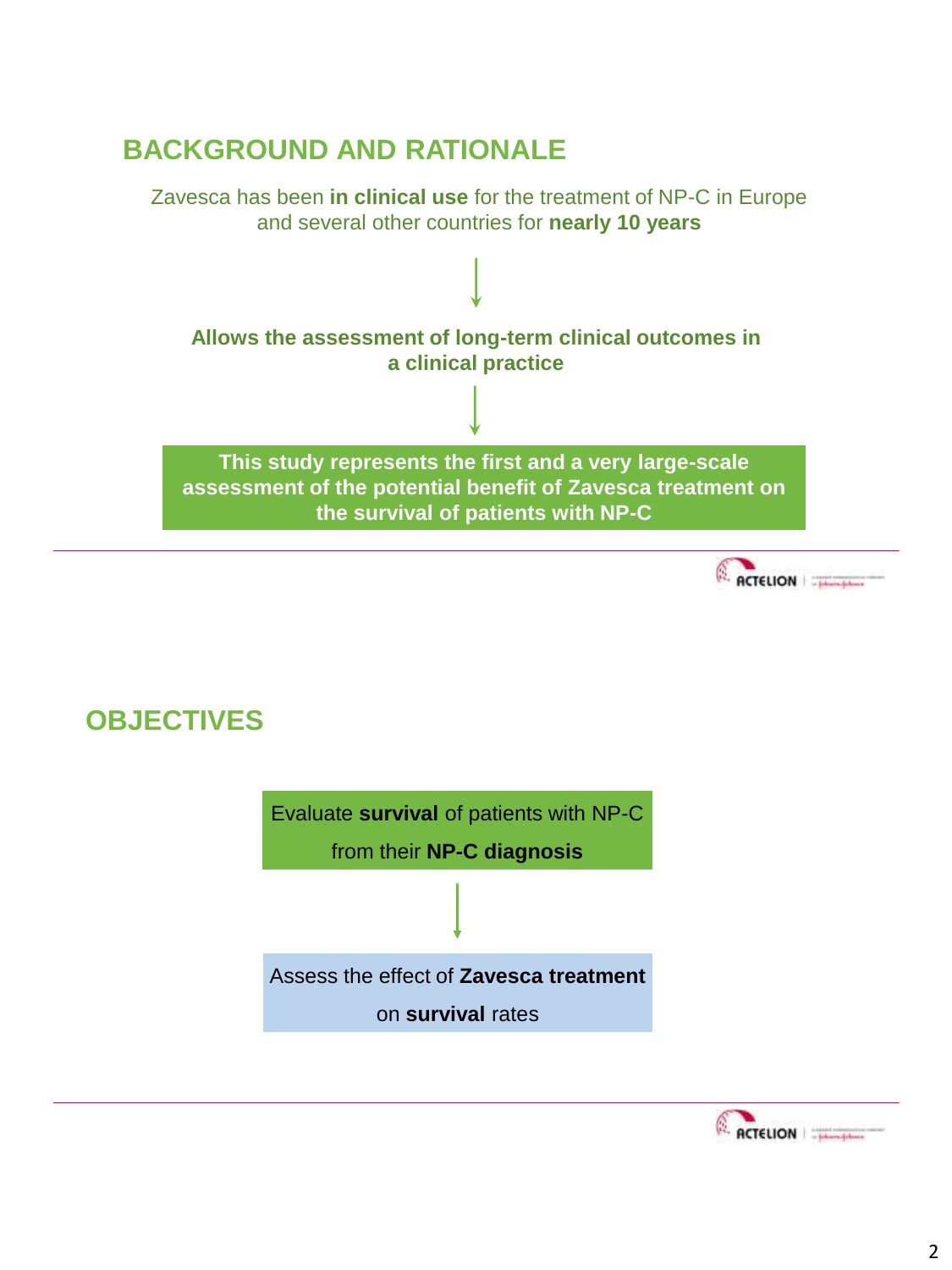

### **DATA AVAILABILITY For patients where data is available or can be derived**

- ▶ Country
- Gender
- ▶ Date of birth
- $\triangleright$  Date of and/or age at diagnosis
- Date of and/or age at onset of neurological manifestations or at least one symptom (seizures/epilepsy, any coordination deficit [e.g., ataxia, impaired fine motor skills, clumsiness], dysphagia, vertical gaze palsy, dysarthria, cataplexy)
- ▶ Date of and/or age at death; or date of and/or age at last follow-up
- ▶ Date of and/or age at earliest Zavesca start (if applicable)

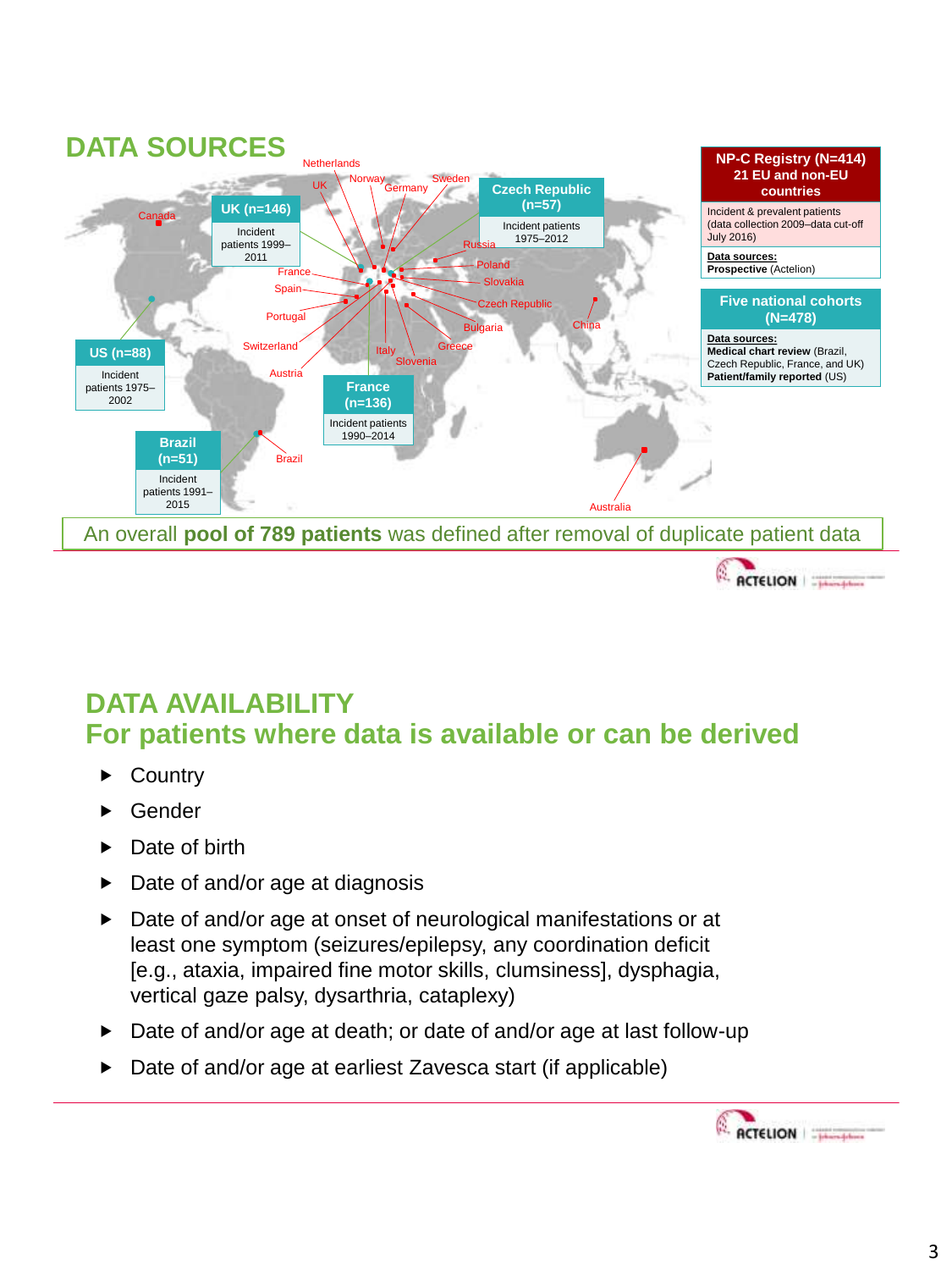### **MANY PATIENTS MISSING KEY VARIABLES**

|                 |                                   |         | <b>Missing Key variable</b> |                          |              |                                               |              |
|-----------------|-----------------------------------|---------|-----------------------------|--------------------------|--------------|-----------------------------------------------|--------------|
|                 | Number of<br>patients<br>excluded | Percent | <b>Birth date</b>           | <b>Diagnosis</b><br>Date | date         | Neuro onset Death/Censor Zavesca start<br>ing | date         |
|                 | 1                                 | 0.45    | $\mathbf{x}$                | $\mathbf{x}$             | $\mathbf{x}$ | $\mathbf{x}$                                  | $\mathbf{x}$ |
| <b>COHORTS</b>  | 8                                 | 3.62    | $\mathbf{x}$                | $\mathbf{x}$             | $\mathbf x$  | $\mathbf{x}$                                  |              |
|                 | 1                                 | 0.45    |                             | $\mathbf{x}$             | $\mathbf x$  | x                                             | $\mathbf{x}$ |
|                 | 1                                 | 0.45    |                             | $\mathbf{x}$             | $\mathbf x$  | $\mathbf{x}$                                  |              |
|                 | 3                                 | 1.36    |                             | $\mathbf{x}$             | ×            |                                               |              |
|                 | $\overline{4}$                    | 1.81    |                             | $\mathbf{x}$             |              |                                               |              |
|                 | 1                                 | 0.45    |                             |                          | x            | $\boldsymbol{\mathsf{x}}$                     |              |
|                 | 56                                | 25.34   |                             |                          | ×            |                                               |              |
|                 | 6                                 | 2.71    |                             |                          |              | $\mathbf{x}$                                  |              |
|                 | 8                                 | 3.62    |                             |                          |              |                                               | $\mathbf{x}$ |
|                 | 1                                 | 0.45    | $\mathbf{x}$                | $\mathbf{x}$             | $\mathbf{x}$ |                                               |              |
|                 | $\overline{2}$                    | 0.9     | $\mathbf{x}$                |                          |              |                                               |              |
|                 | 1                                 | 0.45    |                             | $\mathbf{x}$             | $\mathbf x$  |                                               | $\mathbf{x}$ |
|                 | 12                                | 5.43    |                             | $\mathbf{x}$             | $\mathbf x$  |                                               |              |
|                 | 1                                 | 0.45    |                             | $\mathbf{x}$             |              | $\mathbf{x}$                                  |              |
| <b>REGISTRY</b> | 1                                 | 0.45    |                             | $\mathbf{x}$             |              |                                               | $\mathbf{x}$ |
|                 | 85                                | 38.46   |                             | $\mathbf{x}$             |              |                                               |              |
|                 | 1                                 | 0.45    |                             |                          | ×            |                                               | $\mathbf{x}$ |
|                 | 26                                | 11.76   |                             |                          | $\mathbf x$  |                                               |              |
|                 | 1                                 | 0.45    |                             |                          |              |                                               | $\mathbf{x}$ |
|                 | 1                                 | 0.45    |                             |                          |              |                                               |              |

ACTELION | T

#### **COHORTS**

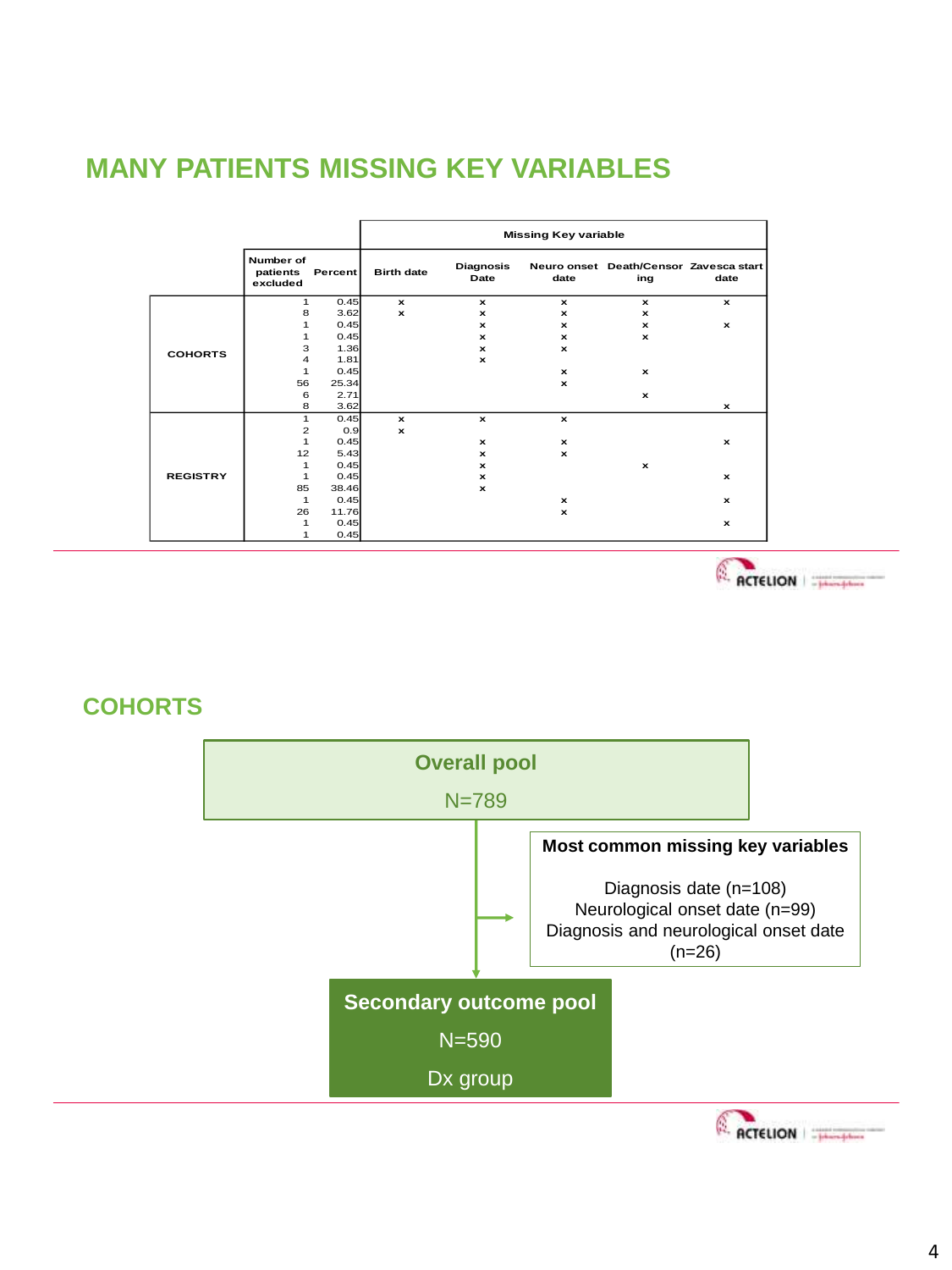## **DELAYED TREATMENT INITIATION**

- **Patients can have periods when they are not treated (Untreated period) and periods when they** are treated with Zavesca (Treated period)
- As soon as a patient has started Zavesca they are considered treated until death or last follow-up





### **TIME TO DEATH FROM DIAGNOSIS (N=590)**